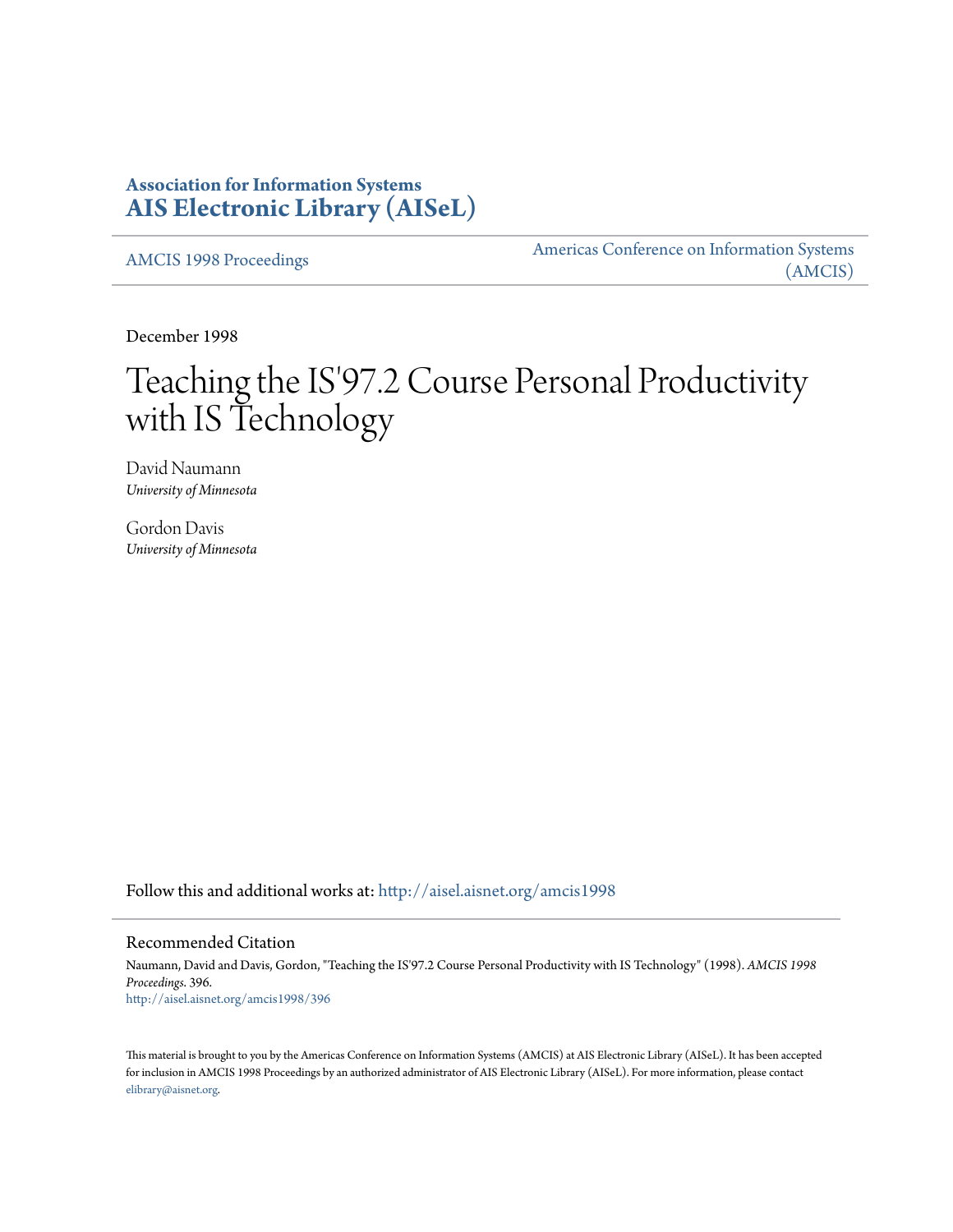## **Teaching the IS'97.2 Course** *Personal Productivity with IS Technology*

## **J. David Naumann Gordon B. Davis Gove N. Allen** Carlson School of Management University of Minnesota

Personal Productivity with IS Technology is a new course in the joint curriculum recommendations of AIS, ACM, and AITPA, designed to add to the knowledge and skills of students as knowledge workers. It is intended to bridge the gap between the fundamentals of IS and the SA&D course for majors and to be a stand-alone course for non-majors. The Model Curriculum Guidelines describes the course as:

- SCOPE: This course enables students to improve their skills as knowledge workers through effective and efficient use of packaged software. It covers both individual and group work. The emphasis is on productivity concepts and how to achieve them through functions and features in computer software. Design and development of solutions focus on small systems.
- TOPICS: End user systems versus organization systems; analysis of knowledge work and its requirements; knowledge work productivity concepts; software functionality to support personal and group productivity; organization and management of software and data; accessing organization data, accessing external data; selecting a computer solution; developing a macro program by doing; designing and implementing a user interface; developing a solution using database software; refining and extending individual and group information management activities.

#### **Background**

The traditional approaches to teaching information systems development begin right after the introduction to IS course. Either in or before the intro IS course, all students learn something about using the basic IT tools. These are the "six-pack" of word processing, spreadsheet, email, presentations, graphics, and database. In many curricula students must then master the basics of a programming language.

The systems analysis and design course usually follows either the introductory course or the first programming course. Its thrust is toward the processes and tools used by IS professionals to build large systems. Students are taught the systems development life cycle and alternatives such as prototyping. They learn at least data and process modeling formalisms, and various information gathering techniques.

While this approach has worked effectively it has left a two-faceted gap. IS students are not taught advanced features of the basic tools. Non-majors must choose between overview level knowledge from the introductory course or depth without breadth in a programming language or SA&D course.

IS'97.2 is positioned to remedy the gap. This is straightforward for the non-major student. Any career in business is likely to require the ability to

- manage one's own IT environment,
- cstomize and tailor standard IT tools, and
- interact with IT professionals.

The student who is specializing in IT has a different gap. Advanced features of the standard tools are not covered leaving each student to their own initiative. IS majors need to get a more systematic treatment of the advanced features of the "six-pack." Second, the student learns mostly about the development of large systems. Individual systems, small systems, and userdeveloped systems are not part of the traditional development course.

One thrust of the course we have delivered has been to prepare the non-major student to think about and apply IT to their own work. These students can evaluate their tasks and activities and understand how technology might be applied to improve their personal productivity.

The second thrust of the course is to introduce systems development "in the small." There are many parallels between developing small systems and large systems, and of course many differences. In many cases it is easier for students to grasp important principles in the context of small systems. Informal processes, scaled down tools, and operational prototypes can be employed to produce useful systems. In the subsequent systems development "in the large" course, students can be taught the need for methods, methodologies, and rigor.

#### **Presentation Outline**

- Role of the course in the IS'97 recommendations
- Relevance of the knowledge worker perspective
- The link between knowledge work and effective IT